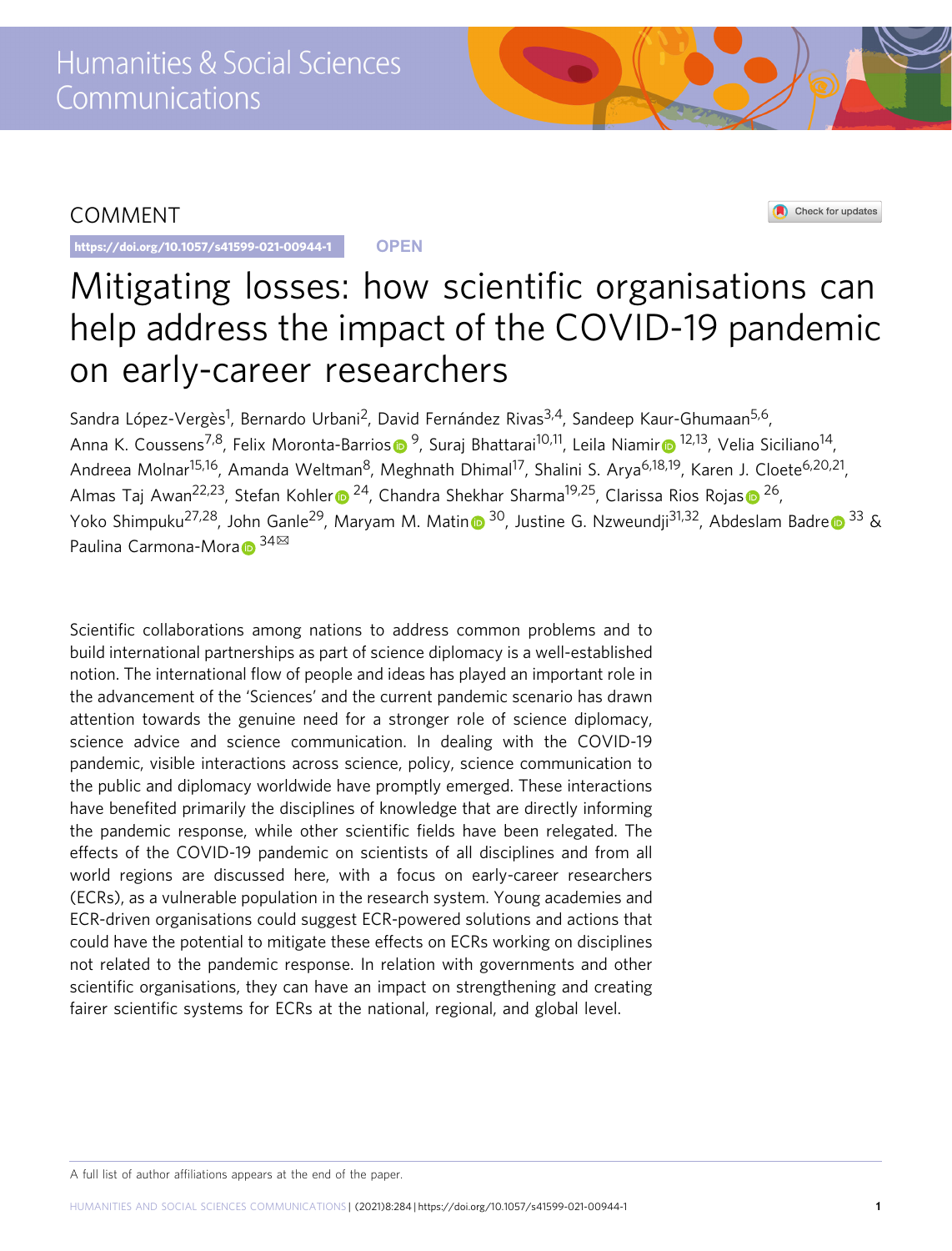# Introduction

espite a lack of early coordinated responses at national<br>and multinational levels (Colglazier, 2020), the global<br>and mergence of the Coronavirus Disease 2019 (COVID-19) and multinational levels (Colglazier, [2020](#page-6-0)), the global pandemic promoted unprecedented cooperative actions on the science-policy, science-communication, and science-diplomacy interfaces. With varying degrees of success, various actions within the realm of science diplomacy have accompanied the creation of knowledge related to COVID-19 through international collaboration (Access to COVID-19 Tools (ACT) Accelerator [\(2021](#page-6-0)), COVID-19 Vaccine Tracker and Landscape, ([2021](#page-6-0)); Hadfield et al., [2018;](#page-6-0) Zhou et al., [2020](#page-6-0))<sup>[1](#page-5-0)</sup>. The COVID-19 pandemic brought the world to a standstill and also drew attention to the need for science diplomacy (Gore et al., [2020;](#page-6-0) Here's How "science Diplomacy" Can Help Us Contain COVID-19 (2021), New frontiers in science diplomacy, [2010](#page-6-0); Pisupati, [2019](#page-6-0)), which refers to the use of scientific collaborations among nations to address common problems and to build international partnerships. This pandemic highlighted the need for researchers to be prepared to interact at the interface of diplomacy and policy, as well as science communication. Indeed, scientists need to be able to communicate their scientific knowledge (and the uncertainty attached to it) on public health issues to policymakers and to general audiences, helping the understanding of the advice and guidelines provided by international organisations of experts (i.e., the World Health Organisation, WHO). Then, the continuously changing scientific information can be better understood and accepted, and thus, used for measures during and after the pandemic. The participation of regional or national scientists, including early (and middle) career researchers (ECRs), during decisions, and in science communication activities with the public could increase the understanding and trust on science and on measures based on scientific evidence. The general population reacts better to scientists with similar language and culture, that they could feel related to. However, to do this, it is necessary to create or strengthen specific platforms for experts to interact with decisionmakers at the national and international levels, especially in the Global South. While there are some platforms for such nexus, the Global South needs representation of their own scientists in the expert panels, as well as representation of disciplines that were not as involved in health advice before the pandemic.

The pandemic inevitably shifted the focus on scientific areas that directly address the pandemic response, namely epidemiology, public health, virology, immunology, pharmacology, human behavioural research, economics, anthropology, sociology, political science, among others. At the same time, some scientific areas not related to the pandemic response have been slowed  $down$ —due to inevitable physical and social restrictions<sup>[2](#page-5-0)</sup> that impacted certain aspects of academic life. This does not only relate to daily access to laboratories, scientific collections, or field sites, in person attendance to international meetings and events, exchange programs strengthening international collaborations, but also associates with furloughed employees and reduced funding to non-COVID-19-related research (Boosting Research without Supporting Universities Is Wrong-Headed, [2020](#page-6-0); Corlett et al., [2020](#page-6-0); Kent et al., 2020; Subramanya et al., [2020\)](#page-6-0). Moreover, during the pandemic, scientists with children, especially women and even more early-career women researchers, have had to reduce their research efforts substantially, with future implications still difficult to quantify (Bittante et al., [2020;](#page-6-0) Myers et al., [2020\)](#page-6-0). While some researchers might have focused during telecommuting and lockdown periods on data analysis and publication writing, there is evidence that the existing gender gap in academia (Oleschuk, [2020;](#page-6-0) Viglione, [2020\)](#page-6-0) has increased with the pandemic. This is expected to have long-term consequences on reaching gender equity in all scientific fields and academic levels

(Viglione, [2020\)](#page-6-0) [3](#page-5-0) . This increase in gender disparity in science has been even higher in some countries, and thus will have a more negative impact in their national science systems. These existing challenges in research are aggravated by the pandemic and cause long-term effects due to reduced capacity for generating prerequisite data for securing new funding, termination of research, reduced networking opportunities, restrictions to international collaborations, collectively having a negative impact on other disciplines. Early-career researchers (ECRs) represent a highly vulnerable population and could be more affected by these issues (Korbel and Stegle, [2020\)](#page-6-0). ECRs refer to Ph.D students, postdoctoral fellows and scientists who have 10 years or less of experience after the doctoral degree, although there is some flexibility in this definition (Bazeley, [2003\)](#page-6-0). Owing to their career stage, ECRs often face job precarity, lack of available opportunities, low funding, and job insecurity (e.g., untenured positions and temporary contract employees) (Oleschuk, [2020](#page-6-0)). These problems are augmented by the COVID-19 pandemic and may be experienced more in science-lagging countries. These countries' research environment depends on training their ECRs and conducting experiments abroad through international exchanges programs<sup>[4](#page-6-0)</sup>, which have been stopped due to the pandemic.

Given these unprecedented times in global science, many international scientific organisations, policymakers, scientific communities, and private stakeholders have strengthened their collaborations in response to the pandemic (Ziegler, [2020](#page-6-0)). We, as ECRs, strongly think that science diplomacy can make a difference in addressing the current and future challenges at the global and regional level that ECRs would face inside and outside academia (emanated or amplified by the current pandemic). Here, we present such challenges, and discuss how national, regional and global organisations of early to mid-career researchers, like the Global Young Academy (GYA), National Young Academies, and others, could provide a platform for ECRs to train or practice science diplomacy, science advice, and science communication that would then allow them to give a voice to ECRs themselves to suggest possible solutions to their own challenges and to participate in the strengthening of the scientific systems of their countries. The former by serving as a bridge between ECRs and governments, the second by hearing the voices of young researchers when enacting policies, and the latter by informing societies about the benefits of scientific research. We describe and suggest measures for scientists, funding agencies, and international organisations that could help foster international collaboration.

# Effects of the COVID-19 pandemic on science and earlycareer researchers

The COVID-19 pandemic has affected science globally at multiple levels and scales, including academia, transnational stakeholders, governmental agencies, non-state actors, and industries. Scientific fields directly related to the pandemic response (fields mentioned in the introduction), received special attention at the national, regional, and global levels in terms of funding priorities, continuity of in-person activities during movement restrictions, as well as public awareness about their relevance to the society. The urgency of the pandemic response prompted the creation of international collaborations (e.g., diagnosis, vaccines and therapeutics development, viral genome sequencing, and clinical trials) often supported with special, rapid turnaround funding opportunities.

Another collateral but unexpected effect of the pandemic are enhanced virtual interactions observed across disciplines. Conferences, workshops, and seminars that moved to digital formats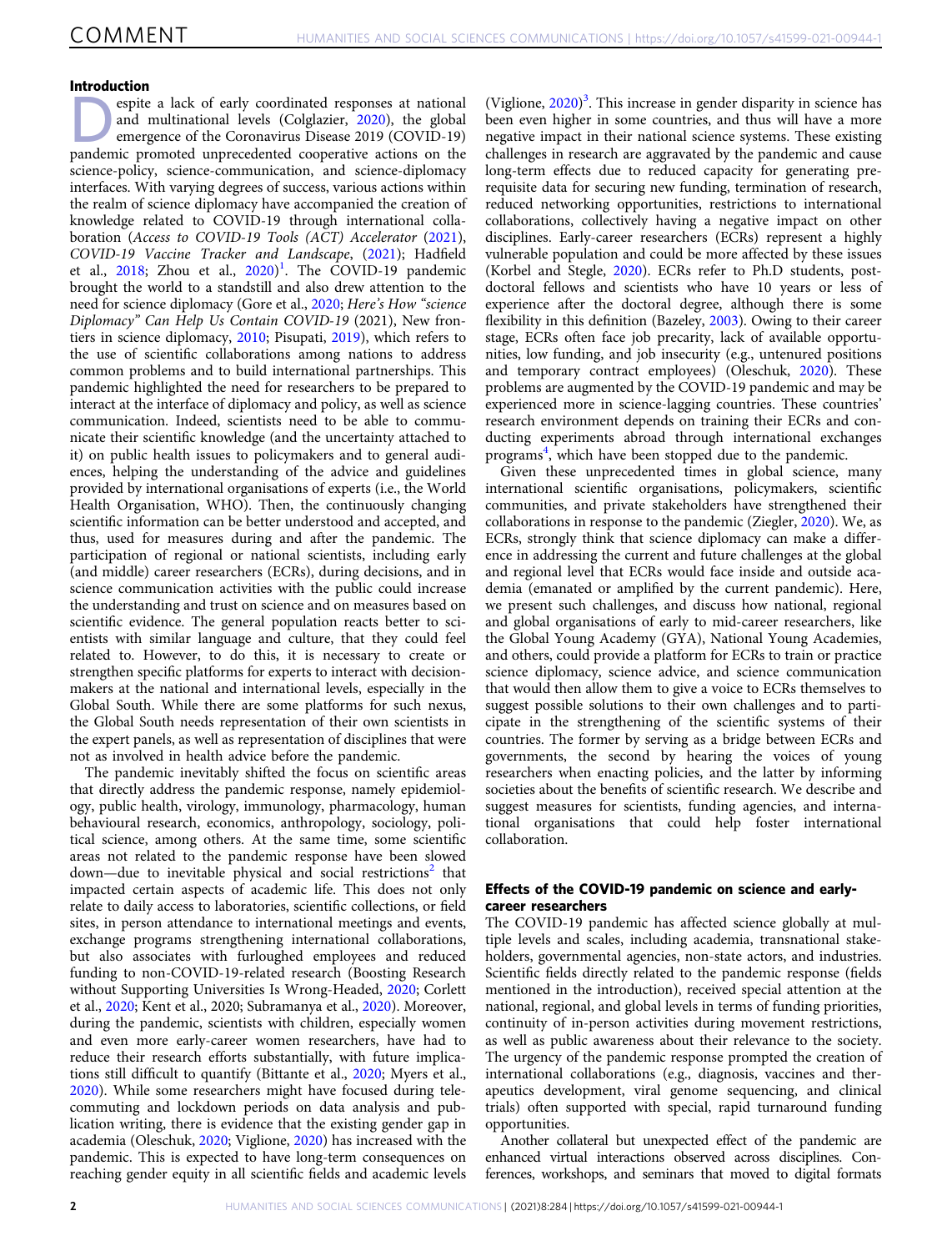often became more inclusive and enabled scientists to potentially reach broader audiences. International academic mobility and scientific exchange are commonly threatened by limited travel budget and visa-related issues (Nshemereirwe, [2018\)](#page-6-0), then inadvertently, virtual meetings addressed inclusiveness concerns, especially for ECRs from countries with strong mobility issues. Nevertheless, the lack of in-person interactions may not allow sufficient networking opportunities for the initiation of collaborations, or career opportunities for ECRs, especially outside their countries, often a scientific training step for ECRs from low- and middle-income countries (Fleming, [2020](#page-6-0); Porpiglia et al., [2020;](#page-6-0) Termini and Traver, [2020\)](#page-6-0). The positive and negative effects of virtual engagement have been discussed, including inequities in technology access and personal issues associated with telecommuting, such as being primary caregivers of children—which has widened gender disparities for women scientists (Gewin, [2020](#page-6-0); Muric et al., 2020).

Quarantines in many countries, concomitant travel restrictions, closures of laboratories, delays in procuring laboratory equipment and supplies, stalled progress in research other than COVID-19 related, are all reasons for many scientists to not attend conferences planned before the pandemic was declared, reducing the chances for engaging with other researchers. Additionally, researchers need to secure funding, which usually depends on the progress of ongoing research. The issues inherent to the pandemic contingency may not provide the conditions to advance research for securing future funding. This has a higher effect on ECRs whose salaries generally depend directly on their grants or fellowships (Bégin-Caouette et al., [2020;](#page-6-0) "Introductions to the Community: Early-Career Researchers in the Time of COVID-19," 2020). This scenario could improve if researchers create new partnerships, especially between countries with different management of the COVID-19 contingency, or that are at different stages of the pandemic. Thus, research tasks could be shared and complemented if performed in different locations or sharing facilities where the contingency allows in-person work, as part of a collaboration with researchers where research is stalled, allowing for continuity.

The issues affecting ECRs working in disciplines not directly related to the pandemic response also worsened the plight of some subgroups, particularly postdoctoral researchers and those finishing their Ph.Ds, impacting career plans, expiration of fellowships, and wellbeing (Paula, [2020;](#page-6-0) Postdocs in Crisis: Science Cannot Risk Losing the next Generation, [2020\)](#page-6-0)<sup>56</sup>. Owing to the reduction in research funding, there could be an effect on employment and contract-research workers, a common scenario for ECRs, making them prone to job insecurity. The insecurities of scientific careers may discourage postdoctoral researchers and up-coming generations of science graduates from adopting scientific research as a lifelong career or even dropping scientific careers both in the academic and private sectors. This may disproportionately affect women, underrepresented groups, and science-lagging countries (Myers et al., [2020;](#page-6-0) We"re Losing an Entire Generation of Scientists.' COVID-19's Economic Toll Hits Latin America Hard, [2020](#page-6-0)). Furthermore, these issues would also impact higher education as ECRs have a relevant role in teaching/ education, especially at the undergraduate level and the formation of new researchers. Science diplomacy and international organisations could help design international exchange and engagement programs to support ECRs continue their research in the current and post-pandemic times (specific suggestions can be found in Table [1](#page-3-0)).

# Early-career researchers in global engagement, policy and diplomacy: an example with Young Academies

The Global Young Academy (GYA) is a worldwide organisation of early and mid-career scientists from different disciplines and countries. It empowers young researchers to lead international, interdisciplinary, and intergenerational dialogues to create an impact on science and society. GYA has served as a supportive institution promoting the foundation of novel National Young Academies (NYAs) worldwide. With the support and/or communication with the GYA, many NYAs have been established, like in Bangladesh, Hungary, and D.R. Congo. Interestingly, the new D. R. Congo Young Academy of Sciences (DRC-YAS) was supported by the GYA in conjunction with other established African NYAs<sup>[7](#page-6-0)</sup>. Members of these academies have engaged in debates that served to modulate international engagement of their countries from a scientific realm (A 21st-Birthday Wish for Young Academies of Science, [2021](#page-6-0); Bálint et al., [2021](#page-6-0)). NYAs have promoted science advice at the national level and science diplomacy and scientific collaboration at the regional level and worldwide, many times with GYA participation. For example, Young Academies Science Advice Structure (YASAS) was estab-lished in 2020 with the GYA being an executive board member<sup>[8](#page-6-0)</sup>.

The World Health Organisation declared COVID-19 a pandemic on March 11, 2020. To support the pandemic response, on March 26, the GYA released the statement "Beyond Boundaries: A global message from young scientists on COVID-19", with recommendations to strengthen international partnerships, as well as to formulate harmonised international scientific policies toward the mitigation of the pandemic effects (Global Young Academy, [2020\)](#page-6-0). On the axis Science in Diplomacy, as part of the G7 group of academies, GYA is able to integrate the voices of ECRs with the advocacy of diplomatic groups; as seen with the release of the statement "The critical need for international cooperation during Covid-19 pandemic joint statement of Aca-demies of Sciences and Medicine"<sup>[9](#page-6-0)</sup>. Also, the G20 group of Science Academies (S20), released the statement "Foresight: Science for Navigating Critical Transitions",<sup>[10](#page-6-0)</sup> with participation of GYA members. This statement provides recommendations on how we navigate the crisis and transition, as a global catastrophe can affect multiple aspects of our lives, such as economies, health and social security systems, and capacities to respond with robust scientific knowledge to guide national, regional, and global policies. This communiqué directly reported to policymakers and/or governments of G20 countries.

The initial months of the pandemic highlighted the need for inclusive science communication that helps inform general audiences about the need of science diplomacy and science advice to tackle solutions to the pandemic. The webinar "COVID-19 in Latin America, perspectives from young scientists" in May 2020, brought together six GYA scientists to provide attendees from 20 countries with reliable and accurate information on the pandemic<sup>11</sup>.

Starting in 2020, the accelerated transition to online interactions as a consequence of COVID restrictions, created more inclusive settings by eliminating travel-associated logistics and monetary factors as limitations. Often, travel expenses for inperson meetings of academies may not be allocated from research grants or fellowships as they are considered service, hindering participation. The GYA annual general meeting, e-AGM and e-conference were held fully online in the past two consecutive years (June 2020 and June 2021). The previous one combined real-time interactive and asynchronous events, and discussions with pre-recorded presentations, and the second one was fully live. Both years had some of the highest attendance rates, despite encompassing attendees challenged by the differences in time zones. However, the digital divide, which existed before the pandemic, has surfaced more than ever now that most events are virtual. One aspect is suboptimal or lack of suitable technology in some regions—a major challenge for synchronic engagement on global events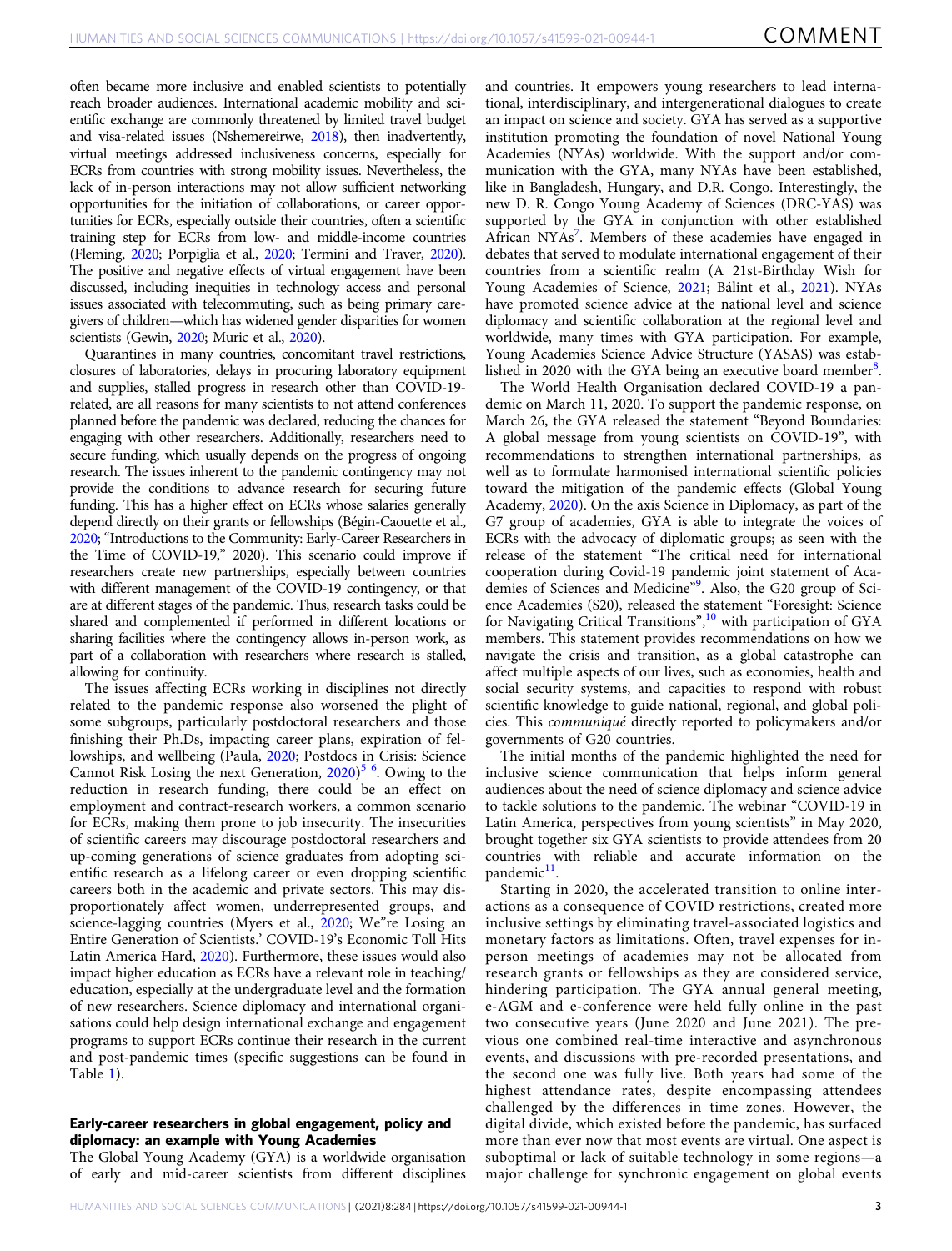<span id="page-3-0"></span>

| briefings, etc.) metrics, funding<br>adjudication, broader impact of<br>briefings, etc.) metrics, funding<br>briefings, etc.) metrics, funding<br>Acquisition of leadership skills,<br>Research output (publications,<br>continuity of ongoing projects.<br>Research output (publications,<br>Research output (publications,<br>science advice and diplomacy<br>broader impact of research<br>metrics per country/region<br>acquisition, representation<br>representation of ECRs in<br>professional development<br>Increased visibility and<br>opportunities and new<br>acquisition, successful<br>case by case on novel<br>Measures of success<br>collaborations<br>research<br>establish new collaborations<br>collaborations in an inclusive<br>or gather preliminary data to<br>of policy and diplomacy with<br>scientific workforce to work<br>and continue their research,<br>together in the interphases<br>Connect countries through<br>between the global North/<br>competitiveness, fostering<br>Access to a highly skilled<br>science by creating global<br>bridges of mentoring and<br>partnerships to increase<br>Facilitate the transfer of<br>considering interactions<br>technical exchange and<br>fellowships for ECRs to<br>South and by fostering<br>experience and create<br>New opportunities for<br>secure future funding<br>scientific excellence<br>manner, especially<br>collaborations and<br>regional or global<br>interconnections<br>Empower new<br>collaborations<br>South/South<br>perspective<br>Goal<br>or create funding that allows<br>Connect digitally with other<br>science-lagging countries in<br>exploratory studies opened<br>allowing equal engagement<br>Funding agencies: enhance<br>researchers, regionally and<br>Encourage the inclusion of<br>Б<br>collaborative and inclusive<br>extension supplements for<br>For international societies,<br>opportunities to empower<br>Flexibility in timelines and<br>international consortiums.<br>and direct interaction (by<br>globally. Membership to<br>interactions with a wide<br>organisations: Establish/<br>relevant organisation to<br>facilitate asynchronous<br>organisations: organise<br>considering technology<br>For young researchers:<br>environment for ECRs,<br>International societies,<br>International societies,<br>activities that foster a<br>collaborative projects,<br>intergenerational and<br>to applicants from all<br>organisations: create<br>including pilots and<br>international levels)<br>the creation of new<br>enhance mentoring<br>array of colleagues<br>professional stages<br>Recommendation<br>programs (at the<br>capacity building<br>academies, and<br>academies, and<br>academies, and<br>active projects<br>leadership<br>opportunities for ECRs<br>Augmented impact on<br>especially for science-<br>Reduced visibility and<br>recipient countries<br>science-lagging or<br>lagging or ODA<br>countries' ECRs<br>ODA-recipient<br>collaborations,<br>Reduction of<br>international<br>networking<br>Challenge |  |  |                                           |
|----------------------------------------------------------------------------------------------------------------------------------------------------------------------------------------------------------------------------------------------------------------------------------------------------------------------------------------------------------------------------------------------------------------------------------------------------------------------------------------------------------------------------------------------------------------------------------------------------------------------------------------------------------------------------------------------------------------------------------------------------------------------------------------------------------------------------------------------------------------------------------------------------------------------------------------------------------------------------------------------------------------------------------------------------------------------------------------------------------------------------------------------------------------------------------------------------------------------------------------------------------------------------------------------------------------------------------------------------------------------------------------------------------------------------------------------------------------------------------------------------------------------------------------------------------------------------------------------------------------------------------------------------------------------------------------------------------------------------------------------------------------------------------------------------------------------------------------------------------------------------------------------------------------------------------------------------------------------------------------------------------------------------------------------------------------------------------------------------------------------------------------------------------------------------------------------------------------------------------------------------------------------------------------------------------------------------------------------------------------------------------------------------------------------------------------------------------------------------------------------------------------------------------------------------------------------------------------------------------------------------------------------------------------------------------------------------------------------------------------------------------------------------------------------------------------------------------------------------------------------------------------------------------------------------------------------------------------------------------------------------------------------------------------------------------|--|--|-------------------------------------------|
|                                                                                                                                                                                                                                                                                                                                                                                                                                                                                                                                                                                                                                                                                                                                                                                                                                                                                                                                                                                                                                                                                                                                                                                                                                                                                                                                                                                                                                                                                                                                                                                                                                                                                                                                                                                                                                                                                                                                                                                                                                                                                                                                                                                                                                                                                                                                                                                                                                                                                                                                                                                                                                                                                                                                                                                                                                                                                                                                                                                                                                                          |  |  | diplomacy component<br>Science advice and |
|                                                                                                                                                                                                                                                                                                                                                                                                                                                                                                                                                                                                                                                                                                                                                                                                                                                                                                                                                                                                                                                                                                                                                                                                                                                                                                                                                                                                                                                                                                                                                                                                                                                                                                                                                                                                                                                                                                                                                                                                                                                                                                                                                                                                                                                                                                                                                                                                                                                                                                                                                                                                                                                                                                                                                                                                                                                                                                                                                                                                                                                          |  |  | Promotion of                              |
|                                                                                                                                                                                                                                                                                                                                                                                                                                                                                                                                                                                                                                                                                                                                                                                                                                                                                                                                                                                                                                                                                                                                                                                                                                                                                                                                                                                                                                                                                                                                                                                                                                                                                                                                                                                                                                                                                                                                                                                                                                                                                                                                                                                                                                                                                                                                                                                                                                                                                                                                                                                                                                                                                                                                                                                                                                                                                                                                                                                                                                                          |  |  |                                           |
|                                                                                                                                                                                                                                                                                                                                                                                                                                                                                                                                                                                                                                                                                                                                                                                                                                                                                                                                                                                                                                                                                                                                                                                                                                                                                                                                                                                                                                                                                                                                                                                                                                                                                                                                                                                                                                                                                                                                                                                                                                                                                                                                                                                                                                                                                                                                                                                                                                                                                                                                                                                                                                                                                                                                                                                                                                                                                                                                                                                                                                                          |  |  | intergovernmental                         |
|                                                                                                                                                                                                                                                                                                                                                                                                                                                                                                                                                                                                                                                                                                                                                                                                                                                                                                                                                                                                                                                                                                                                                                                                                                                                                                                                                                                                                                                                                                                                                                                                                                                                                                                                                                                                                                                                                                                                                                                                                                                                                                                                                                                                                                                                                                                                                                                                                                                                                                                                                                                                                                                                                                                                                                                                                                                                                                                                                                                                                                                          |  |  | associations for fostering                |
|                                                                                                                                                                                                                                                                                                                                                                                                                                                                                                                                                                                                                                                                                                                                                                                                                                                                                                                                                                                                                                                                                                                                                                                                                                                                                                                                                                                                                                                                                                                                                                                                                                                                                                                                                                                                                                                                                                                                                                                                                                                                                                                                                                                                                                                                                                                                                                                                                                                                                                                                                                                                                                                                                                                                                                                                                                                                                                                                                                                                                                                          |  |  | mobility of researchers                   |
|                                                                                                                                                                                                                                                                                                                                                                                                                                                                                                                                                                                                                                                                                                                                                                                                                                                                                                                                                                                                                                                                                                                                                                                                                                                                                                                                                                                                                                                                                                                                                                                                                                                                                                                                                                                                                                                                                                                                                                                                                                                                                                                                                                                                                                                                                                                                                                                                                                                                                                                                                                                                                                                                                                                                                                                                                                                                                                                                                                                                                                                          |  |  | between countries                         |
|                                                                                                                                                                                                                                                                                                                                                                                                                                                                                                                                                                                                                                                                                                                                                                                                                                                                                                                                                                                                                                                                                                                                                                                                                                                                                                                                                                                                                                                                                                                                                                                                                                                                                                                                                                                                                                                                                                                                                                                                                                                                                                                                                                                                                                                                                                                                                                                                                                                                                                                                                                                                                                                                                                                                                                                                                                                                                                                                                                                                                                                          |  |  |                                           |
|                                                                                                                                                                                                                                                                                                                                                                                                                                                                                                                                                                                                                                                                                                                                                                                                                                                                                                                                                                                                                                                                                                                                                                                                                                                                                                                                                                                                                                                                                                                                                                                                                                                                                                                                                                                                                                                                                                                                                                                                                                                                                                                                                                                                                                                                                                                                                                                                                                                                                                                                                                                                                                                                                                                                                                                                                                                                                                                                                                                                                                                          |  |  |                                           |
|                                                                                                                                                                                                                                                                                                                                                                                                                                                                                                                                                                                                                                                                                                                                                                                                                                                                                                                                                                                                                                                                                                                                                                                                                                                                                                                                                                                                                                                                                                                                                                                                                                                                                                                                                                                                                                                                                                                                                                                                                                                                                                                                                                                                                                                                                                                                                                                                                                                                                                                                                                                                                                                                                                                                                                                                                                                                                                                                                                                                                                                          |  |  |                                           |
|                                                                                                                                                                                                                                                                                                                                                                                                                                                                                                                                                                                                                                                                                                                                                                                                                                                                                                                                                                                                                                                                                                                                                                                                                                                                                                                                                                                                                                                                                                                                                                                                                                                                                                                                                                                                                                                                                                                                                                                                                                                                                                                                                                                                                                                                                                                                                                                                                                                                                                                                                                                                                                                                                                                                                                                                                                                                                                                                                                                                                                                          |  |  | Furthering the circulation of             |
|                                                                                                                                                                                                                                                                                                                                                                                                                                                                                                                                                                                                                                                                                                                                                                                                                                                                                                                                                                                                                                                                                                                                                                                                                                                                                                                                                                                                                                                                                                                                                                                                                                                                                                                                                                                                                                                                                                                                                                                                                                                                                                                                                                                                                                                                                                                                                                                                                                                                                                                                                                                                                                                                                                                                                                                                                                                                                                                                                                                                                                                          |  |  |                                           |
|                                                                                                                                                                                                                                                                                                                                                                                                                                                                                                                                                                                                                                                                                                                                                                                                                                                                                                                                                                                                                                                                                                                                                                                                                                                                                                                                                                                                                                                                                                                                                                                                                                                                                                                                                                                                                                                                                                                                                                                                                                                                                                                                                                                                                                                                                                                                                                                                                                                                                                                                                                                                                                                                                                                                                                                                                                                                                                                                                                                                                                                          |  |  | scientific experiences at                 |
|                                                                                                                                                                                                                                                                                                                                                                                                                                                                                                                                                                                                                                                                                                                                                                                                                                                                                                                                                                                                                                                                                                                                                                                                                                                                                                                                                                                                                                                                                                                                                                                                                                                                                                                                                                                                                                                                                                                                                                                                                                                                                                                                                                                                                                                                                                                                                                                                                                                                                                                                                                                                                                                                                                                                                                                                                                                                                                                                                                                                                                                          |  |  | multinational levels, with                |
|                                                                                                                                                                                                                                                                                                                                                                                                                                                                                                                                                                                                                                                                                                                                                                                                                                                                                                                                                                                                                                                                                                                                                                                                                                                                                                                                                                                                                                                                                                                                                                                                                                                                                                                                                                                                                                                                                                                                                                                                                                                                                                                                                                                                                                                                                                                                                                                                                                                                                                                                                                                                                                                                                                                                                                                                                                                                                                                                                                                                                                                          |  |  | focus in less scientifically              |
|                                                                                                                                                                                                                                                                                                                                                                                                                                                                                                                                                                                                                                                                                                                                                                                                                                                                                                                                                                                                                                                                                                                                                                                                                                                                                                                                                                                                                                                                                                                                                                                                                                                                                                                                                                                                                                                                                                                                                                                                                                                                                                                                                                                                                                                                                                                                                                                                                                                                                                                                                                                                                                                                                                                                                                                                                                                                                                                                                                                                                                                          |  |  | developed countries                       |
|                                                                                                                                                                                                                                                                                                                                                                                                                                                                                                                                                                                                                                                                                                                                                                                                                                                                                                                                                                                                                                                                                                                                                                                                                                                                                                                                                                                                                                                                                                                                                                                                                                                                                                                                                                                                                                                                                                                                                                                                                                                                                                                                                                                                                                                                                                                                                                                                                                                                                                                                                                                                                                                                                                                                                                                                                                                                                                                                                                                                                                                          |  |  |                                           |
|                                                                                                                                                                                                                                                                                                                                                                                                                                                                                                                                                                                                                                                                                                                                                                                                                                                                                                                                                                                                                                                                                                                                                                                                                                                                                                                                                                                                                                                                                                                                                                                                                                                                                                                                                                                                                                                                                                                                                                                                                                                                                                                                                                                                                                                                                                                                                                                                                                                                                                                                                                                                                                                                                                                                                                                                                                                                                                                                                                                                                                                          |  |  |                                           |
|                                                                                                                                                                                                                                                                                                                                                                                                                                                                                                                                                                                                                                                                                                                                                                                                                                                                                                                                                                                                                                                                                                                                                                                                                                                                                                                                                                                                                                                                                                                                                                                                                                                                                                                                                                                                                                                                                                                                                                                                                                                                                                                                                                                                                                                                                                                                                                                                                                                                                                                                                                                                                                                                                                                                                                                                                                                                                                                                                                                                                                                          |  |  | Facilitate tailored programs              |
|                                                                                                                                                                                                                                                                                                                                                                                                                                                                                                                                                                                                                                                                                                                                                                                                                                                                                                                                                                                                                                                                                                                                                                                                                                                                                                                                                                                                                                                                                                                                                                                                                                                                                                                                                                                                                                                                                                                                                                                                                                                                                                                                                                                                                                                                                                                                                                                                                                                                                                                                                                                                                                                                                                                                                                                                                                                                                                                                                                                                                                                          |  |  | for creating coherent                     |
|                                                                                                                                                                                                                                                                                                                                                                                                                                                                                                                                                                                                                                                                                                                                                                                                                                                                                                                                                                                                                                                                                                                                                                                                                                                                                                                                                                                                                                                                                                                                                                                                                                                                                                                                                                                                                                                                                                                                                                                                                                                                                                                                                                                                                                                                                                                                                                                                                                                                                                                                                                                                                                                                                                                                                                                                                                                                                                                                                                                                                                                          |  |  | international policies to avoid           |
|                                                                                                                                                                                                                                                                                                                                                                                                                                                                                                                                                                                                                                                                                                                                                                                                                                                                                                                                                                                                                                                                                                                                                                                                                                                                                                                                                                                                                                                                                                                                                                                                                                                                                                                                                                                                                                                                                                                                                                                                                                                                                                                                                                                                                                                                                                                                                                                                                                                                                                                                                                                                                                                                                                                                                                                                                                                                                                                                                                                                                                                          |  |  | brain drain and loss, and                 |
|                                                                                                                                                                                                                                                                                                                                                                                                                                                                                                                                                                                                                                                                                                                                                                                                                                                                                                                                                                                                                                                                                                                                                                                                                                                                                                                                                                                                                                                                                                                                                                                                                                                                                                                                                                                                                                                                                                                                                                                                                                                                                                                                                                                                                                                                                                                                                                                                                                                                                                                                                                                                                                                                                                                                                                                                                                                                                                                                                                                                                                                          |  |  | stimulate innovation by young             |
|                                                                                                                                                                                                                                                                                                                                                                                                                                                                                                                                                                                                                                                                                                                                                                                                                                                                                                                                                                                                                                                                                                                                                                                                                                                                                                                                                                                                                                                                                                                                                                                                                                                                                                                                                                                                                                                                                                                                                                                                                                                                                                                                                                                                                                                                                                                                                                                                                                                                                                                                                                                                                                                                                                                                                                                                                                                                                                                                                                                                                                                          |  |  | researchers                               |
|                                                                                                                                                                                                                                                                                                                                                                                                                                                                                                                                                                                                                                                                                                                                                                                                                                                                                                                                                                                                                                                                                                                                                                                                                                                                                                                                                                                                                                                                                                                                                                                                                                                                                                                                                                                                                                                                                                                                                                                                                                                                                                                                                                                                                                                                                                                                                                                                                                                                                                                                                                                                                                                                                                                                                                                                                                                                                                                                                                                                                                                          |  |  | Implement collaborative                   |
|                                                                                                                                                                                                                                                                                                                                                                                                                                                                                                                                                                                                                                                                                                                                                                                                                                                                                                                                                                                                                                                                                                                                                                                                                                                                                                                                                                                                                                                                                                                                                                                                                                                                                                                                                                                                                                                                                                                                                                                                                                                                                                                                                                                                                                                                                                                                                                                                                                                                                                                                                                                                                                                                                                                                                                                                                                                                                                                                                                                                                                                          |  |  |                                           |
|                                                                                                                                                                                                                                                                                                                                                                                                                                                                                                                                                                                                                                                                                                                                                                                                                                                                                                                                                                                                                                                                                                                                                                                                                                                                                                                                                                                                                                                                                                                                                                                                                                                                                                                                                                                                                                                                                                                                                                                                                                                                                                                                                                                                                                                                                                                                                                                                                                                                                                                                                                                                                                                                                                                                                                                                                                                                                                                                                                                                                                                          |  |  | scientific schemes with                   |
|                                                                                                                                                                                                                                                                                                                                                                                                                                                                                                                                                                                                                                                                                                                                                                                                                                                                                                                                                                                                                                                                                                                                                                                                                                                                                                                                                                                                                                                                                                                                                                                                                                                                                                                                                                                                                                                                                                                                                                                                                                                                                                                                                                                                                                                                                                                                                                                                                                                                                                                                                                                                                                                                                                                                                                                                                                                                                                                                                                                                                                                          |  |  | national, regional, and                   |
|                                                                                                                                                                                                                                                                                                                                                                                                                                                                                                                                                                                                                                                                                                                                                                                                                                                                                                                                                                                                                                                                                                                                                                                                                                                                                                                                                                                                                                                                                                                                                                                                                                                                                                                                                                                                                                                                                                                                                                                                                                                                                                                                                                                                                                                                                                                                                                                                                                                                                                                                                                                                                                                                                                                                                                                                                                                                                                                                                                                                                                                          |  |  | transnational stakeholders to             |
|                                                                                                                                                                                                                                                                                                                                                                                                                                                                                                                                                                                                                                                                                                                                                                                                                                                                                                                                                                                                                                                                                                                                                                                                                                                                                                                                                                                                                                                                                                                                                                                                                                                                                                                                                                                                                                                                                                                                                                                                                                                                                                                                                                                                                                                                                                                                                                                                                                                                                                                                                                                                                                                                                                                                                                                                                                                                                                                                                                                                                                                          |  |  | promote scientific exchange               |
|                                                                                                                                                                                                                                                                                                                                                                                                                                                                                                                                                                                                                                                                                                                                                                                                                                                                                                                                                                                                                                                                                                                                                                                                                                                                                                                                                                                                                                                                                                                                                                                                                                                                                                                                                                                                                                                                                                                                                                                                                                                                                                                                                                                                                                                                                                                                                                                                                                                                                                                                                                                                                                                                                                                                                                                                                                                                                                                                                                                                                                                          |  |  |                                           |
|                                                                                                                                                                                                                                                                                                                                                                                                                                                                                                                                                                                                                                                                                                                                                                                                                                                                                                                                                                                                                                                                                                                                                                                                                                                                                                                                                                                                                                                                                                                                                                                                                                                                                                                                                                                                                                                                                                                                                                                                                                                                                                                                                                                                                                                                                                                                                                                                                                                                                                                                                                                                                                                                                                                                                                                                                                                                                                                                                                                                                                                          |  |  |                                           |
|                                                                                                                                                                                                                                                                                                                                                                                                                                                                                                                                                                                                                                                                                                                                                                                                                                                                                                                                                                                                                                                                                                                                                                                                                                                                                                                                                                                                                                                                                                                                                                                                                                                                                                                                                                                                                                                                                                                                                                                                                                                                                                                                                                                                                                                                                                                                                                                                                                                                                                                                                                                                                                                                                                                                                                                                                                                                                                                                                                                                                                                          |  |  |                                           |
|                                                                                                                                                                                                                                                                                                                                                                                                                                                                                                                                                                                                                                                                                                                                                                                                                                                                                                                                                                                                                                                                                                                                                                                                                                                                                                                                                                                                                                                                                                                                                                                                                                                                                                                                                                                                                                                                                                                                                                                                                                                                                                                                                                                                                                                                                                                                                                                                                                                                                                                                                                                                                                                                                                                                                                                                                                                                                                                                                                                                                                                          |  |  |                                           |
|                                                                                                                                                                                                                                                                                                                                                                                                                                                                                                                                                                                                                                                                                                                                                                                                                                                                                                                                                                                                                                                                                                                                                                                                                                                                                                                                                                                                                                                                                                                                                                                                                                                                                                                                                                                                                                                                                                                                                                                                                                                                                                                                                                                                                                                                                                                                                                                                                                                                                                                                                                                                                                                                                                                                                                                                                                                                                                                                                                                                                                                          |  |  |                                           |
|                                                                                                                                                                                                                                                                                                                                                                                                                                                                                                                                                                                                                                                                                                                                                                                                                                                                                                                                                                                                                                                                                                                                                                                                                                                                                                                                                                                                                                                                                                                                                                                                                                                                                                                                                                                                                                                                                                                                                                                                                                                                                                                                                                                                                                                                                                                                                                                                                                                                                                                                                                                                                                                                                                                                                                                                                                                                                                                                                                                                                                                          |  |  |                                           |
|                                                                                                                                                                                                                                                                                                                                                                                                                                                                                                                                                                                                                                                                                                                                                                                                                                                                                                                                                                                                                                                                                                                                                                                                                                                                                                                                                                                                                                                                                                                                                                                                                                                                                                                                                                                                                                                                                                                                                                                                                                                                                                                                                                                                                                                                                                                                                                                                                                                                                                                                                                                                                                                                                                                                                                                                                                                                                                                                                                                                                                                          |  |  |                                           |
|                                                                                                                                                                                                                                                                                                                                                                                                                                                                                                                                                                                                                                                                                                                                                                                                                                                                                                                                                                                                                                                                                                                                                                                                                                                                                                                                                                                                                                                                                                                                                                                                                                                                                                                                                                                                                                                                                                                                                                                                                                                                                                                                                                                                                                                                                                                                                                                                                                                                                                                                                                                                                                                                                                                                                                                                                                                                                                                                                                                                                                                          |  |  |                                           |
|                                                                                                                                                                                                                                                                                                                                                                                                                                                                                                                                                                                                                                                                                                                                                                                                                                                                                                                                                                                                                                                                                                                                                                                                                                                                                                                                                                                                                                                                                                                                                                                                                                                                                                                                                                                                                                                                                                                                                                                                                                                                                                                                                                                                                                                                                                                                                                                                                                                                                                                                                                                                                                                                                                                                                                                                                                                                                                                                                                                                                                                          |  |  |                                           |
|                                                                                                                                                                                                                                                                                                                                                                                                                                                                                                                                                                                                                                                                                                                                                                                                                                                                                                                                                                                                                                                                                                                                                                                                                                                                                                                                                                                                                                                                                                                                                                                                                                                                                                                                                                                                                                                                                                                                                                                                                                                                                                                                                                                                                                                                                                                                                                                                                                                                                                                                                                                                                                                                                                                                                                                                                                                                                                                                                                                                                                                          |  |  |                                           |
|                                                                                                                                                                                                                                                                                                                                                                                                                                                                                                                                                                                                                                                                                                                                                                                                                                                                                                                                                                                                                                                                                                                                                                                                                                                                                                                                                                                                                                                                                                                                                                                                                                                                                                                                                                                                                                                                                                                                                                                                                                                                                                                                                                                                                                                                                                                                                                                                                                                                                                                                                                                                                                                                                                                                                                                                                                                                                                                                                                                                                                                          |  |  | Promote regional and                      |
|                                                                                                                                                                                                                                                                                                                                                                                                                                                                                                                                                                                                                                                                                                                                                                                                                                                                                                                                                                                                                                                                                                                                                                                                                                                                                                                                                                                                                                                                                                                                                                                                                                                                                                                                                                                                                                                                                                                                                                                                                                                                                                                                                                                                                                                                                                                                                                                                                                                                                                                                                                                                                                                                                                                                                                                                                                                                                                                                                                                                                                                          |  |  | transnational funding                     |
|                                                                                                                                                                                                                                                                                                                                                                                                                                                                                                                                                                                                                                                                                                                                                                                                                                                                                                                                                                                                                                                                                                                                                                                                                                                                                                                                                                                                                                                                                                                                                                                                                                                                                                                                                                                                                                                                                                                                                                                                                                                                                                                                                                                                                                                                                                                                                                                                                                                                                                                                                                                                                                                                                                                                                                                                                                                                                                                                                                                                                                                          |  |  | programs to stimulate hands-              |
|                                                                                                                                                                                                                                                                                                                                                                                                                                                                                                                                                                                                                                                                                                                                                                                                                                                                                                                                                                                                                                                                                                                                                                                                                                                                                                                                                                                                                                                                                                                                                                                                                                                                                                                                                                                                                                                                                                                                                                                                                                                                                                                                                                                                                                                                                                                                                                                                                                                                                                                                                                                                                                                                                                                                                                                                                                                                                                                                                                                                                                                          |  |  | on cooperation between                    |
|                                                                                                                                                                                                                                                                                                                                                                                                                                                                                                                                                                                                                                                                                                                                                                                                                                                                                                                                                                                                                                                                                                                                                                                                                                                                                                                                                                                                                                                                                                                                                                                                                                                                                                                                                                                                                                                                                                                                                                                                                                                                                                                                                                                                                                                                                                                                                                                                                                                                                                                                                                                                                                                                                                                                                                                                                                                                                                                                                                                                                                                          |  |  | scientists                                |
|                                                                                                                                                                                                                                                                                                                                                                                                                                                                                                                                                                                                                                                                                                                                                                                                                                                                                                                                                                                                                                                                                                                                                                                                                                                                                                                                                                                                                                                                                                                                                                                                                                                                                                                                                                                                                                                                                                                                                                                                                                                                                                                                                                                                                                                                                                                                                                                                                                                                                                                                                                                                                                                                                                                                                                                                                                                                                                                                                                                                                                                          |  |  |                                           |
|                                                                                                                                                                                                                                                                                                                                                                                                                                                                                                                                                                                                                                                                                                                                                                                                                                                                                                                                                                                                                                                                                                                                                                                                                                                                                                                                                                                                                                                                                                                                                                                                                                                                                                                                                                                                                                                                                                                                                                                                                                                                                                                                                                                                                                                                                                                                                                                                                                                                                                                                                                                                                                                                                                                                                                                                                                                                                                                                                                                                                                                          |  |  |                                           |
|                                                                                                                                                                                                                                                                                                                                                                                                                                                                                                                                                                                                                                                                                                                                                                                                                                                                                                                                                                                                                                                                                                                                                                                                                                                                                                                                                                                                                                                                                                                                                                                                                                                                                                                                                                                                                                                                                                                                                                                                                                                                                                                                                                                                                                                                                                                                                                                                                                                                                                                                                                                                                                                                                                                                                                                                                                                                                                                                                                                                                                                          |  |  |                                           |
|                                                                                                                                                                                                                                                                                                                                                                                                                                                                                                                                                                                                                                                                                                                                                                                                                                                                                                                                                                                                                                                                                                                                                                                                                                                                                                                                                                                                                                                                                                                                                                                                                                                                                                                                                                                                                                                                                                                                                                                                                                                                                                                                                                                                                                                                                                                                                                                                                                                                                                                                                                                                                                                                                                                                                                                                                                                                                                                                                                                                                                                          |  |  |                                           |
|                                                                                                                                                                                                                                                                                                                                                                                                                                                                                                                                                                                                                                                                                                                                                                                                                                                                                                                                                                                                                                                                                                                                                                                                                                                                                                                                                                                                                                                                                                                                                                                                                                                                                                                                                                                                                                                                                                                                                                                                                                                                                                                                                                                                                                                                                                                                                                                                                                                                                                                                                                                                                                                                                                                                                                                                                                                                                                                                                                                                                                                          |  |  |                                           |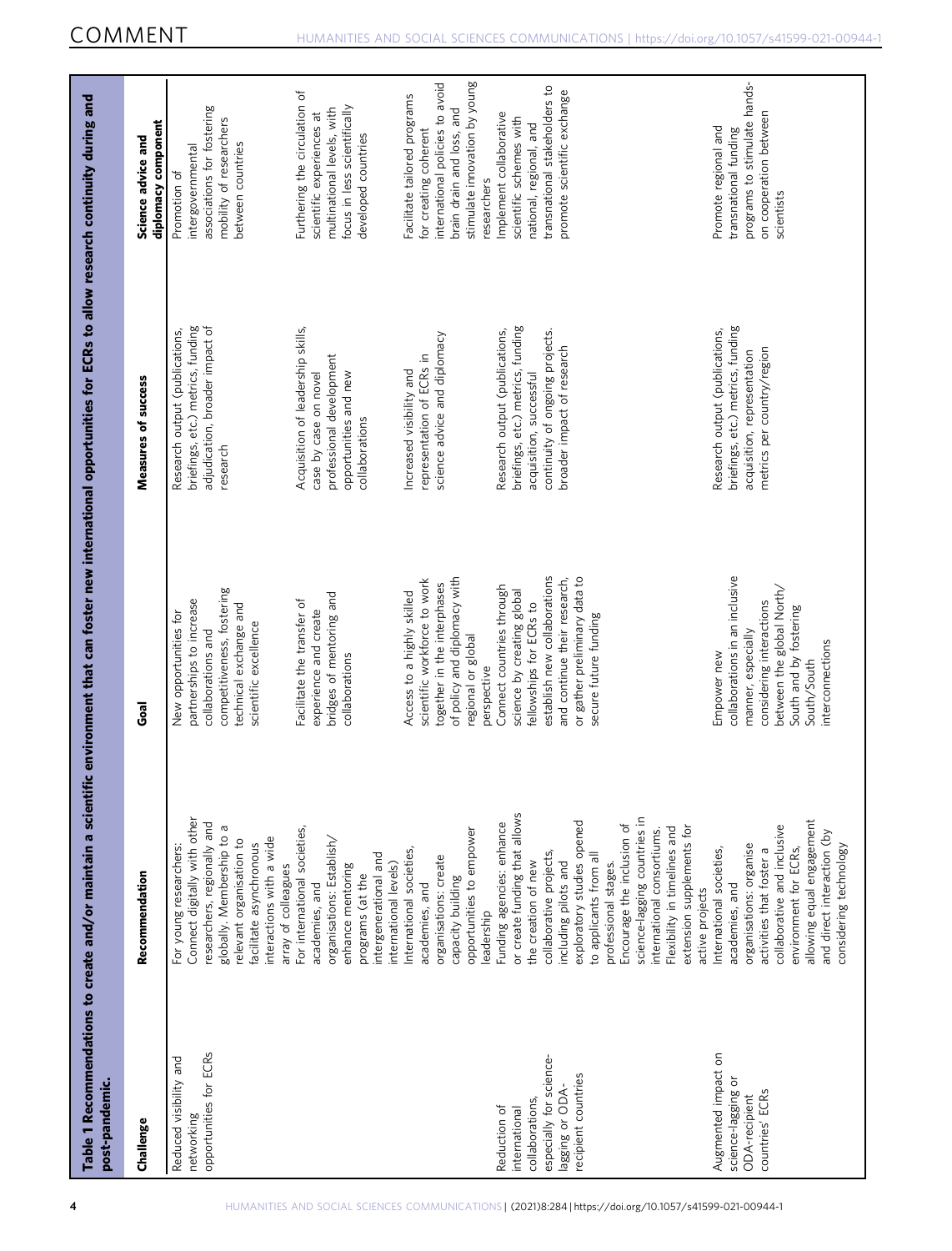| Table 1 (continued)                                                    |                                                                                                                                                                                                                                                                                      |                                                                                                                                   |                                                                                                                                                   |                                                                                                                                                                                                                                                                                                       |
|------------------------------------------------------------------------|--------------------------------------------------------------------------------------------------------------------------------------------------------------------------------------------------------------------------------------------------------------------------------------|-----------------------------------------------------------------------------------------------------------------------------------|---------------------------------------------------------------------------------------------------------------------------------------------------|-------------------------------------------------------------------------------------------------------------------------------------------------------------------------------------------------------------------------------------------------------------------------------------------------------|
| Challenge                                                              | Recommendation                                                                                                                                                                                                                                                                       | Goal                                                                                                                              | Measures of success                                                                                                                               | diplomacy component<br>Science advice and                                                                                                                                                                                                                                                             |
| of COVID-19 on ECRs<br>Understanding impact                            | to members and create smal<br>subsidising internet access<br>organisations: consider<br>International societies,<br>access and country<br>funding programs<br>academies, and<br>representation)                                                                                      | Increase virtual engagement                                                                                                       | demographics, assessment of<br>Metrics on participation and<br>newly created programs for<br>ECR development                                      | projects directed by young<br>investment allocation in<br>Fostering multinational<br>researchers                                                                                                                                                                                                      |
| impacting professiona<br>Reduction of funding<br>networking activities | when possible free of charge<br>open the event for all sectors<br>to science-lagging countries<br>business, policy); learn from<br>or with low/differential cost<br>organizers: hold events<br>Conference, workshop,<br>(academia, industry,<br>webinar, and event<br>best practices | Support open science for all;<br>science-policy and science-<br>stakeholders discourse<br>engagement; support<br>increase sectors | Metrics on participation and<br>demographics                                                                                                      | other stakeholders (this kind<br>response/practice that likely<br>mobility to international and<br>of meetings is a pandemic<br>international scientists and<br>intraregional loci; and (b)<br>will remain in the future)<br>scientific regular virtual<br>Promote (a) scientific<br>meetings between |
| Reduction in scientific<br>funding                                     | organisations: advocate with<br>importance of other fields of<br>international emergency we<br>institutions to present the<br>influence public budget<br>International societies,<br>are facing and aim to<br>science despite the<br>governments and<br>academies, and<br>decisions  | decision-making on current<br>Mitigate effect on future<br>funding and influence<br>funding calls.                                | the funding landscape, such as<br>incorporation of new actors in<br>Changes in budget allocation,<br>philanthropic groups<br>NGO <sub>s</sub> and | and reduce regional scientific<br>private investment in science<br>or common minimum GDPs<br>amounts for funding science<br>legislations (a) to advocate<br>budgetary differences and<br>gaps, and (b) to promote<br>allied with academia<br>Engaging in regional                                     |
| ODA Official development assistance.                                   | The challenges identified in the first column, represent those originated or augmented by the C                                                                                                                                                                                      | :OVID-19 pandemic.                                                                                                                |                                                                                                                                                   |                                                                                                                                                                                                                                                                                                       |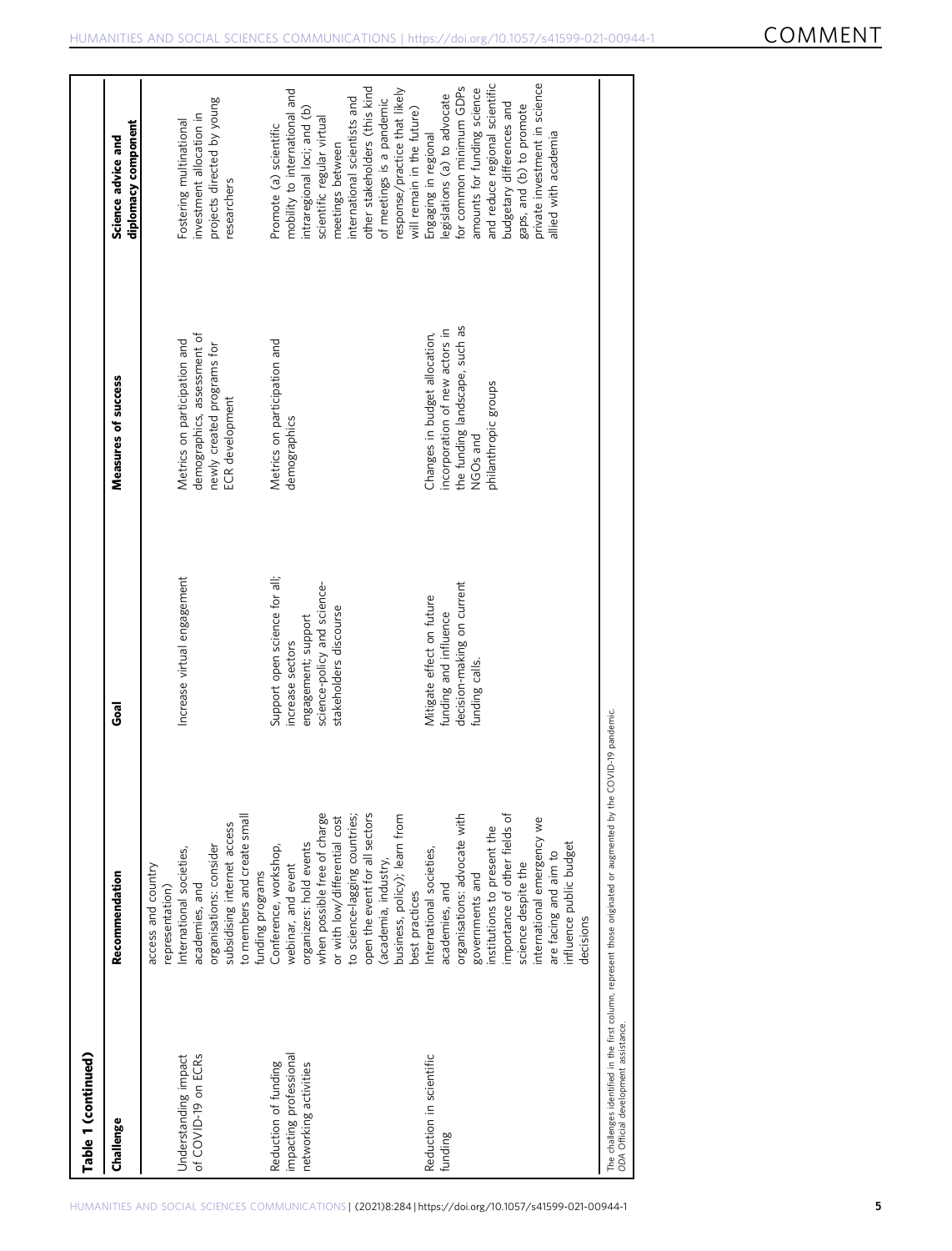<span id="page-5-0"></span>with a diverse vision. A practical measure to enable equal opportunities for synchronous interactions is to subsidise internet access for participants in a specific event as fees might be unaffordable in some countries (Table  $1$ )<sup>[12](#page-6-0)</sup>. The mentioned e-events offered new, experimental ways of engagement for GYA members, representatives of NYAs, renowned scientists, professionals in science policy, along with key partner organisations $13$ . This virtualisation of conferences due to the pandemic, was also observed for other GYA activities that fostered collaboration through presential experiences in another country. For example, in 2020, the bilateral Young Scientist Ambassador Program (YSAP)<sup>[14](#page-6-0)</sup> YSAP missions were modified to a virtual format. Time will determine if their impact is similar to the in-person format<sup>[15](#page-6-0)</sup>, where there was a possibility to really experience research in another country and to realise direct outreach activities with the community during the visit.

Another aspect of the digital divide is the paywall to access scientific literature and publication fees, that some publishers may have tried to counteract with tuition or fee waivers, but which may still be aggravated by reduced funding. In fact, it might be worse during the pandemic in institutions with no remote access to their digital library during closures. Interestingly, most of COVID-19-related research has been made open access, even after being published in peer-reviewed journals, which normally have article access through payment. This measure has evidenced the urgency to advocate for equitable open access for all other disciplines, a trend that must be promoted and expanded. The GYA advocates for open science through partnering with UNESCO and other key stakeholders in a wide range of initiatives. This rapport includes workshops, consultations, and participation in highlevel dialogues.

The GYA and NYAs work together to increase scientific collaborations in different regions and suggest solutions from ECRs to address globally important issues. With the new virtuality accelerated by the COVID-19 pandemic, the first online global meeting of NYAs, organised by GYA in September 2020, allowed the largest gathering of young academies so far (70 representatives from over 40 young academies), represented a global platform for establishing further collaborations and exchange of best practices between ECRs and different decision-making capabilities within academic, private, and governmental sectors. This meeting served to gather Latin American and Caribbean fellows involved in the writing of a current assessment on the situation of early- and midcareer scholars in this region that would include the long-term effect of pandemic on different topics like intraregional scientific collaboration and mobility, scientific practices between countries, and lack of resources for scientific research Such report and similar ones are planned to be distributed to various stakeholders in this region with different degrees of decision-making competences (Lopez-Verges et al., [2021;](#page-6-0) McAlpine et al., [2020](#page-6-0); Miranda-Nieto et al., [2021\)](#page-6-0), as it has been previously done for the ASEAN region (Geffers et al., [2017\)](#page-6-0).

To suggest tailored solutions, further effects of the pandemic on ECRs must be assessed. Members of the GYA Women in Science working group compiled experiences amongst members, women scientists from different countries, as they tried to navigate their work and motherhood. They shared pieces of advice and motivation in the article "GYA Women in Science stay and work from home: How might we make COVID-19 lockdown work for us?"<sup>[16](#page-6-0)</sup>. This exploratory perspective was applied to other projects, like the inclusion of COVID-19-related questions in different surveys, such as the impact of the pandemic in women

in science's work, or on ECRs from a specific region through the Global State of Young Scientists in Latin America and the Caribbean study (GLoSYS LAC). The National Young Academy of Nepal (NaYAN) recently conducted an analysis of the state of ECRs in Nepal and reported several barriers to conduct research in a low-resource setting<sup>[17](#page-6-0)</sup> Other young academies have been actively advocating for ECRs during the COVID-19 pandemic, assessing the issues ECRs are currently facing in their countries and discussing the future of research output after COVID-19 (Dékány et al., [2020](#page-6-0)) (examples in endnotes from the Young Academies of Cameroon, Israel, Hungary, The Netherlands and Young Academy of Europe)<sup>[18](#page-6-0)</sup>.

Capacity building for global partnerships is crucial all the time, but even more necessary in these times that science needs collaborative young leaders with science communication, advice and diplomacy skills. The Science Leadership Programs (SLPs) implemented by GYA in Africa and Asia, are tools that could be adapted for current specific needs and be expanded to other regions. Additionally, a specific space to build science diplomacy skills of ECRs in South Asia was developed as a virtual workshop<sup>19</sup>.

# Learning from the described experiences to support earlycareer researchers and how they could help mitigate the effect of the pandemic on ECRs

A global perspective on issues emerging from the COVID-19 pandemic contingency and impact on ECRs have been presented in this commentary article. ECRs represent one of the most trained workforces as they continue advancing their careers. This pandemic has shown that science is needed to solve global challenges, and that ECRs, despite being the future of science, are highly impacted during a crisis of this magnitude, making their career progression very vulnerable. Thus, to continue developing and strengthening sustainable, innovative and impactful science for a globally sustainable and equitable development, there is a need to solve these challenges faced by ECRs through different strategies and actions, including science diplomacy and science policy approaches. The GYA and NYAs activities briefly introduced in this commentary, constitute experiences on how international associations can foster partnerships to act proactively and have an impact in ECRs life. Similarly, supporting the recommendations listed below might be useful and considered as intersectional issues that can be developed in future science diplomacy or science advice engagements. Based on this, general suggestions are proposed for scientists and policymakers to employ science advice and science diplomacy tools to address and overcome these urgent issues on ECRs. The monitoring, evaluation, and analysis of the impact of implementing these recommendations would be helpful to continuously improve the measures, as overcoming challenges faced by ECRs will strengthen the countries' scientific systems. Thus, as science plays a crucial role in development, it would help create a sustainable society that could be resilient and prepared to face the new challenges of tomorrow.

Received: 5 August 2021; Accepted: 15 October 2021; Published online: 19 November 2021

# Notes

- 1 <https://www.covidclinical.net/members/index.html>
- 2 <https://ourworldindata.org/covid-stay-home-restrictions>
- 3 [https://www.natureindex.com/news-blog/decline-women-scientist-research](https://www.natureindex.com/news-blog/decline-women-scientist-research-publishing-production-coronavirus-pandemic)[publishing-production-coronavirus-pandemic](https://www.natureindex.com/news-blog/decline-women-scientist-research-publishing-production-coronavirus-pandemic). Also, an analysis by M. Frederickson, COVID-19's gendered impact on academic productivity [https://github.com/drfreder/](https://github.com/drfreder/pandemic-pub-bias/blob/master/README.md) [pandemic-pub-bias/blob/master/README.md](https://github.com/drfreder/pandemic-pub-bias/blob/master/README.md)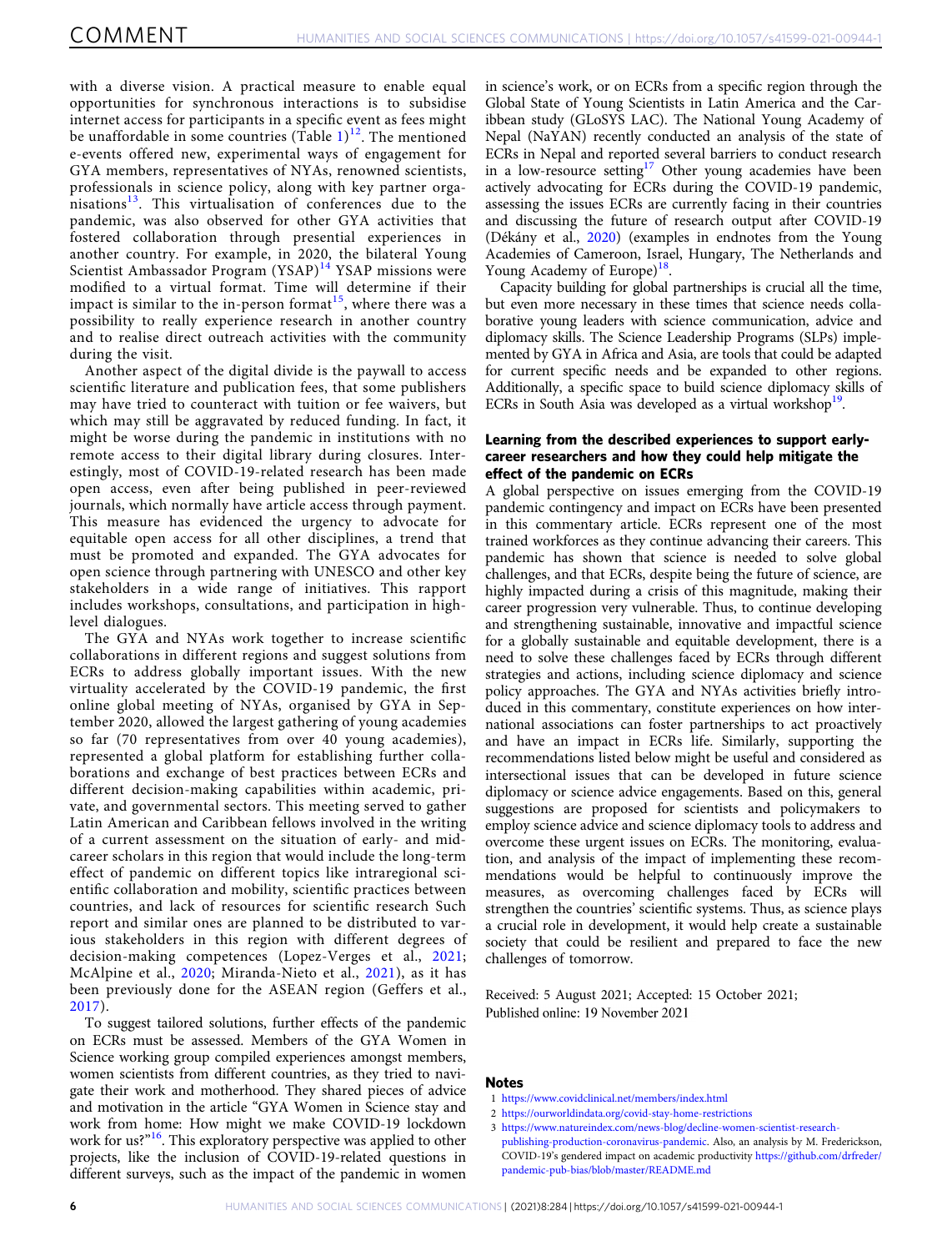- <span id="page-6-0"></span>4 Some of these programs have been developed through science diplomacy by the participating countries with the vision of "diplomacy for science" like the CYTED networks for the Iberoamerican region [https://www.segib.org/programa/cyted](https://www.segib.org/programa/cyted-programa-iberoamericano-de-ciencia-y-tecnologia-para-el-desarrollo/)[programa-iberoamericano-de-ciencia-y-tecnologia-para-el-desarrollo/](https://www.segib.org/programa/cyted-programa-iberoamericano-de-ciencia-y-tecnologia-para-el-desarrollo/)
- 5 https://www.science.org.au/files/userfi[les/support/documents/covid19-emcr-impact](https://www.science.org.au/files/userfiles/support/documents/covid19-emcr-impact-report.pdf)[report.pdf](https://www.science.org.au/files/userfiles/support/documents/covid19-emcr-impact-report.pdf)
- 6 [https://www.hepi.ac.uk/2020/03/16/what-might-covid-19-mean-for-phd-students](https://www.hepi.ac.uk/2020/03/16/what-might-covid-19-mean-for-phd-students-postdocs/)[postdocs/](https://www.hepi.ac.uk/2020/03/16/what-might-covid-19-mean-for-phd-students-postdocs/)
- 7 <https://globalyoungacademy.net/congo-young-academy-of-sciences-launched/>
- 8 YASAS [https://yacadeuro.org/press-release-fourteen-young-academies-in-europe](https://yacadeuro.org/press-release-fourteen-young-academies-in-europe-prepare-to-deliver-science-advice/)[prepare-to-deliver-science-advice/](https://yacadeuro.org/press-release-fourteen-young-academies-in-europe-prepare-to-deliver-science-advice/)
- 9 <https://globalyoungacademy.net/gscience-gya-covid-19-statement/>
- 10 G20 group of Science Academies S20 statement [https://council.science/wp-content/](https://council.science/wp-content/uploads/2020/11/2020_S20SACommunique.pdf) [uploads/2020/11/2020\\_S20SACommunique.pdf](https://council.science/wp-content/uploads/2020/11/2020_S20SACommunique.pdf)
- 11 [https://globalyoungacademy.net/covid-19-in-latin-america-perspectives-from-young](https://globalyoungacademy.net/covid-19-in-latin-america-perspectives-from-young-scientists-webinar-report/)[scientists-webinar-report/](https://globalyoungacademy.net/covid-19-in-latin-america-perspectives-from-young-scientists-webinar-report/)
- 12 The GYA provided such a subsidy for connecting to the e-AGMs in cases where members required it.
- 13 [https://globalyoungacademy.net/2020-emeetings-healtheearth/;](https://globalyoungacademy.net/2020-emeetings-healtheearth/) GYA 2021 AGM and International Conference "Trust in Science" | Global Young Academy
- 14 <https://globalyoungacademy.net/activities/young-scientist-ambassador-program/>
- 15 As this is a recent program, anecdotal data support the contention that this endeavour set out networks that are currently, - and likely in the future - producing research outputs in the form of reports and peer-reviewed publications.
- 16 [https://globalyoungacademy.net/wp-content/uploads/2020/05/GYA-WiS-Paper-](https://globalyoungacademy.net/wp-content/uploads/2020/05/GYA-WiS-Paper-May2020.pdf)[May2020.pdf](https://globalyoungacademy.net/wp-content/uploads/2020/05/GYA-WiS-Paper-May2020.pdf) - This open-access booklet was introduced at the S20 Women in Science webinar (G20 Science Summit) in September 2020: [https://](https://globalyoungacademy.net/gya-members-help-shape-the-g20-science-20-summit/) [globalyoungacademy.net/gya-members-help-shape-the-g20-science-20-summit/](https://globalyoungacademy.net/gya-members-help-shape-the-g20-science-20-summit/)
- 17 The National Young Academy of Nepal survey on the state of ECRs in Nepal NaYAN Download (youngacademynepal.org)
- 18 ECR advocacy during the pandemic, Cameroon Academy of Young Scientists (CAYS) [https://globalyoungacademy.net/wp-content/uploads/2020/10/Report-of-](https://globalyoungacademy.net/wp-content/uploads/2020/10/Report-of-CAYS-webinar-series-Sep2020.pdf)[CAYS-webinar-series-Sep2020.pdf;](https://globalyoungacademy.net/wp-content/uploads/2020/10/Report-of-CAYS-webinar-series-Sep2020.pdf) Israel Young Academy [http://](http://www.young.academy.ac.il/SystemFiles/ENG%202020-11-13%20IYA-COVID.pdf) [www.young.academy.ac.il/SystemFiles/ENG%202020-11-13%20IYA-COVID.pdf;](http://www.young.academy.ac.il/SystemFiles/ENG%202020-11-13%20IYA-COVID.pdf) Hungarian Young Academy [https://globalyoungacademy.net/wp-content/uploads/](https://globalyoungacademy.net/wp-content/uploads/2020/06/HYA-Covid-statement.pdf) [2020/06/HYA-Covid-statement.pdf;](https://globalyoungacademy.net/wp-content/uploads/2020/06/HYA-Covid-statement.pdf) The Young Academy of The Netherlands [https://www.scienceguide.nl/2020/04/reward-and-appreciate-solidarity-in-times-of](https://www.scienceguide.nl/2020/04/reward-and-appreciate-solidarity-in-times-of-crisis/)[crisis/](https://www.scienceguide.nl/2020/04/reward-and-appreciate-solidarity-in-times-of-crisis/); Young Academy of Europe [http://yacadeuro.org/survey-on-the-impact-of](http://yacadeuro.org/survey-on-the-impact-of-covid-19-pandemic-on-researchers/)[covid-19-pandemic-on-researchers/](http://yacadeuro.org/survey-on-the-impact-of-covid-19-pandemic-on-researchers/)
- 19 The Science Diplomacy in South Asia workshop had participants from 7/8 South Asian countries. Remarkably, not only in this event but in the organising working group India and Pakistan are represented, stressing the need and willingness of science in/for diplomacy between countries with recent and current political tensions. <https://globalyoungacademy.net/call-science-diplomacy-for-asia-workshop/>

#### References

- A 21st-birthday wish for Young Academies of science. PubMed (nih.gov) (2021). Nature, 594(7864):474. <https://doi.org/10.1038/d41586-021-01677-6>
- Access to COVID-19 tools (ACT) accelerator. (2021). Retrieved July 8, 2021, from [https://www.who.int/publications/m/item/access-to-covid-19-tools-\(act\)](https://www.who.int/publications/m/item/access-to-covid-19-tools-(act)-accelerator) [accelerator](https://www.who.int/publications/m/item/access-to-covid-19-tools-(act)-accelerator)
- Bálint E, Csuka D, Venglovecz V, Schlosser G, Lázár Z, Gselmann E, Alpár D, Solymosi K (2021) Six reasons to launch a Young Academy. Nature 594(7864):599–601
- Bazeley P (2003) Defining "early career" in research. High Educ 45(3):257–279
- Bégin-Caouette O, Jansson J, Beaupré-Lavallée A (2020) The perceived contribution of early-career researchers to research production in nordic higher education systems. High Educ Policy 33(4):777–798
- Bittante, C., Beatrice, G., Carletti, L., & Mantovani, A. (2020). Gender disparity in authorships of manuscripts on the COVID-19 outbreak. J Public Health, OnlineFirst, 1-2.
- Boosting research without supporting universities is wrong-headed. (2020). Nature 582(7812):313–314. <https://doi.org/10.1038/d41586-020-01788-6>
- Colglazier W (2020) America's science policy and science diplomacy after COVID-19'. Sci Diplom 9:2
- Corlett RT, Primack RB, Devictor V, Maas B, Goswami VR, Bates AE, Koh LP, Regan TJ, Loyola R, Pakeman RJ, Cumming GS, Pidgeon A, Johns D, Roth R (2020) Impacts of the coronavirus pandemic on biodiversity conservation. Biol Conserv 246:108571
- COVID-19 vaccine tracker and landscape. (2021). Retrieved July 8, 2021, from [https://www.who.int/publications/m/item/draft-landscape-of-covid-19](https://www.who.int/publications/m/item/draft-landscape-of-covid-19-candidate-vaccines) [candidate-vaccines](https://www.who.int/publications/m/item/draft-landscape-of-covid-19-candidate-vaccines)
- Dékány É, Alpár D, Bálint E, Béni S, Csupor D, Gselmann E, Kóspál Á, Máté Á, Toldi G, Török P, Solymosi K (2020). Fiatal kutatók nehézségei a COVID–19 járvány alatt • Difficulties of Young Researchers during the Covid-19 Pandemic. Magyar Tudomany: [a Magyar Tudomanyos Akademia Ertesitoje]. <https://doi.org/10.1556/2065.181.2020.12.13>
- Fleming N (2020). What's on the agenda for post-pandemic meetings? Nature. <https://doi.org/10.1038/d41586-020-02254-z>
- Geffers J, Beaudry C, Yang HC, Huang F, Phanraksa O, Dominik M, Lin Y-C, Huang M-C, Komai S, Lorimer K, Piyawattanametha W, Saengchantr P, Saleh H, Tagg B and Veerakumarasivam. (2017). Global State of Young Scientists (GloSYS) in ASEAN–Creativity and Innovation of Young Scientists in ASEAN. Global Young Academy. [https://globalyoungacademy.net/wp](https://globalyoungacademy.net/wp-content/uploads/2017/01/GloSYS-in-ASEAN_webversion.pdf)[content/uploads/2017/01/GloSYS-in-ASEAN\\_webversion.pdf](https://globalyoungacademy.net/wp-content/uploads/2017/01/GloSYS-in-ASEAN_webversion.pdf)

Gewin V (2020) The career cost of COVID-19 to female researchers, and how science should respond. Nature 583(7818):867–869

Global Young Academy. (2020). Beyond boundaries: a global message from young scientists on COVID-19. https://doi.org/10.5281/zenodo.372769

Gore ML, Nichols ES, Lips KR (2020) Preparing scientists for science diplomacy requires new science policy bridges. Hague J Diplom 15(3):424–434

- Hadfield J, Megill C, Bell SM, Huddleston J, Potter B, Callender C, Sagulenko P, Bedford T, Neher, RA (2018). Nextstrain: real-time tracking of pathogen evolution. (15, Issue 1, 1–5). <https://doi.org/10.1016/j.stemcr.2020.06.010>
- Korbel JO, Stegle O (2020) Effects of the COVID-19 pandemic on life scientists. Genome Biol 21(1):113
- Lopez-Verges S, Valiente-Echeverría F, Godoy-Faúndez A, Fernandez Rivas D, Urbani B, Berger JJ, Carmona-Mora P (2021) Call to action: supporting latin american early career researchers on the quest for sustainable development in the region. Front Res Metrics Anal 6:657120
- McAlpine L, Chiramba O, Keane M, Badre A, Kareem F. (2020). Voices of early career researchers in and out of the academy: A PanAfrican perspective. Global Young Academy. [https://globalyoungacademy.net/wp-content/uploads/2021/04/Voices](https://globalyoungacademy.net/wp-content/uploads/2021/04/Voices_of_Early_Career_Researchers_in_and_out_of_the_Academy.pdf) [\\_of\\_Early\\_Career\\_Researchers\\_in\\_and\\_out\\_of\\_the\\_Academy.pdf](https://globalyoungacademy.net/wp-content/uploads/2021/04/Voices_of_Early_Career_Researchers_in_and_out_of_the_Academy.pdf)
- Miranda-Nieto A, McAlpine L, Schreiber FFN, Keane M (2021). Reviewing research on researchers: our knowledge of early career researchers in Latin America and the Caribbean. Global Young Academy. [https://globalyoungacademy.net/wp](https://globalyoungacademy.net/wp-content/uploads/2021/03/GloSYS-LAC-Working-Paper-24.08.20.pdf)[content/uploads/2021/03/GloSYS-LAC-Working-Paper-24.08.20.pdf](https://globalyoungacademy.net/wp-content/uploads/2021/03/GloSYS-LAC-Working-Paper-24.08.20.pdf)
- Muric G, Lerman K, Ferrara E (2020). Gender disparity in the authorship of biomedical research publications during the COVID-19 pandemic. [http://](http://arxiv.org/abs/2006.06142) [arxiv.org/abs/2006.06142](http://arxiv.org/abs/2006.06142)
- Myers KR, Tham WY, Yin Y, Cohodes N, Thursby JG, Thursby MC, Schiffer P, Walsh JT, Lakhani KR, Wang D (2020) Unequal effects of the COVID-19 pandemic on scientists. Nat Human Behav 4(9):880–883
- The Royal Society. New frontiers in science diplomacy. (2010). The Royal Society. [https://royalsociety.org/~/media/royal\\_society\\_content/policy/publications/](https://royalsociety.org/~/media/royal_society_content/policy/publications/2010/4294969468.pdf) [2010/4294969468.pdf](https://royalsociety.org/~/media/royal_society_content/policy/publications/2010/4294969468.pdf)
- Nshemereirwe C (2018) Tear down visa barriers that block scholarship. Nature 563(7729):7
- Oleschuk M (2020) Gender equity considerations for tenure and promotion during COVID-19. Can Rev Sociol Revue Canadienne de Sociologie 57(3):502–515
- Ortega RP, Wessel L (2020) We"re losing an entire generation of scientists. COVID-19's economic toll hits Latin America hard. [https://doi.org/10.1126/](https://doi.org/10.1126/science.abe2995) [science.abe2995](https://doi.org/10.1126/science.abe2995)
- Paula JR (2020) Lockdowns due to COVID-19 threaten PhD students' and earlycareer researchers' careers. Nat Ecol Evol 4(8):999
- Pisupati B (2019) Science diplomacy: COVID-19 and beyond. RIS Newsletter. [https://ris.org.in/newsletter/diary/2020/Covid%2019%20III/pdf/Balakrishna](https://ris.org.in/newsletter/diary/2020/Covid%2019%20III/pdf/Balakrishna%20Pisupati.pdf) [%20Pisupati.pdf](https://ris.org.in/newsletter/diary/2020/Covid%2019%20III/pdf/Balakrishna%20Pisupati.pdf)
- Porpiglia F, Checcucci E, Autorino R, Amparore D, Cooperberg MR, Ficarra V, Novara G (2020) Traditional and virtual congress meetings during the COVID-19 pandemic and the post-COVID-19 era: is it time to change the paradigm? European Urol 78(3):301–303. <https://doi.org/10.1016/j.eururo.2020.04.018>
- Postdocs in crisis: science cannot risk losing the next generation (2020) Nature 585(7824):160
- Subramanya SH, Lama B, Acharya KP (2020) Impact of COVID-19 pandemic on the scientific community. Qatar Med J 2020(1):21
- Termini CM, Traver D (2020) Impact of COVID-19 on early career scientists: an optimistic guide for the future. BMC Biol 18(1):95
- Viglione G (2020) Are women publishing less during the pandemic? Here's what the data say. Nature 581(7809):365–366
- Zhou Y, Wang F, Tang J, Nussinov R, Cheng F (2020) Artificial intelligence in COVID-19 drug repurposing. Lancet Digi Health 2(12):e667–e676
- Ziegler JN (2020) Science, Politics, and the Pandemic. Curr Hist 119(820):303–309. <https://doi.org/10.1525/curh.2020.119.820.303>

# Acknowledgements

We would like to thank the GYA Office staff for their instrumental support of the activities presented here and draft review of this article. The GYA receives core funding from the German Federal Ministry of Education and Research, as well as project funding from a variety of international and national sources. The authors are members or alumni of the Global Young Academy (GYA).